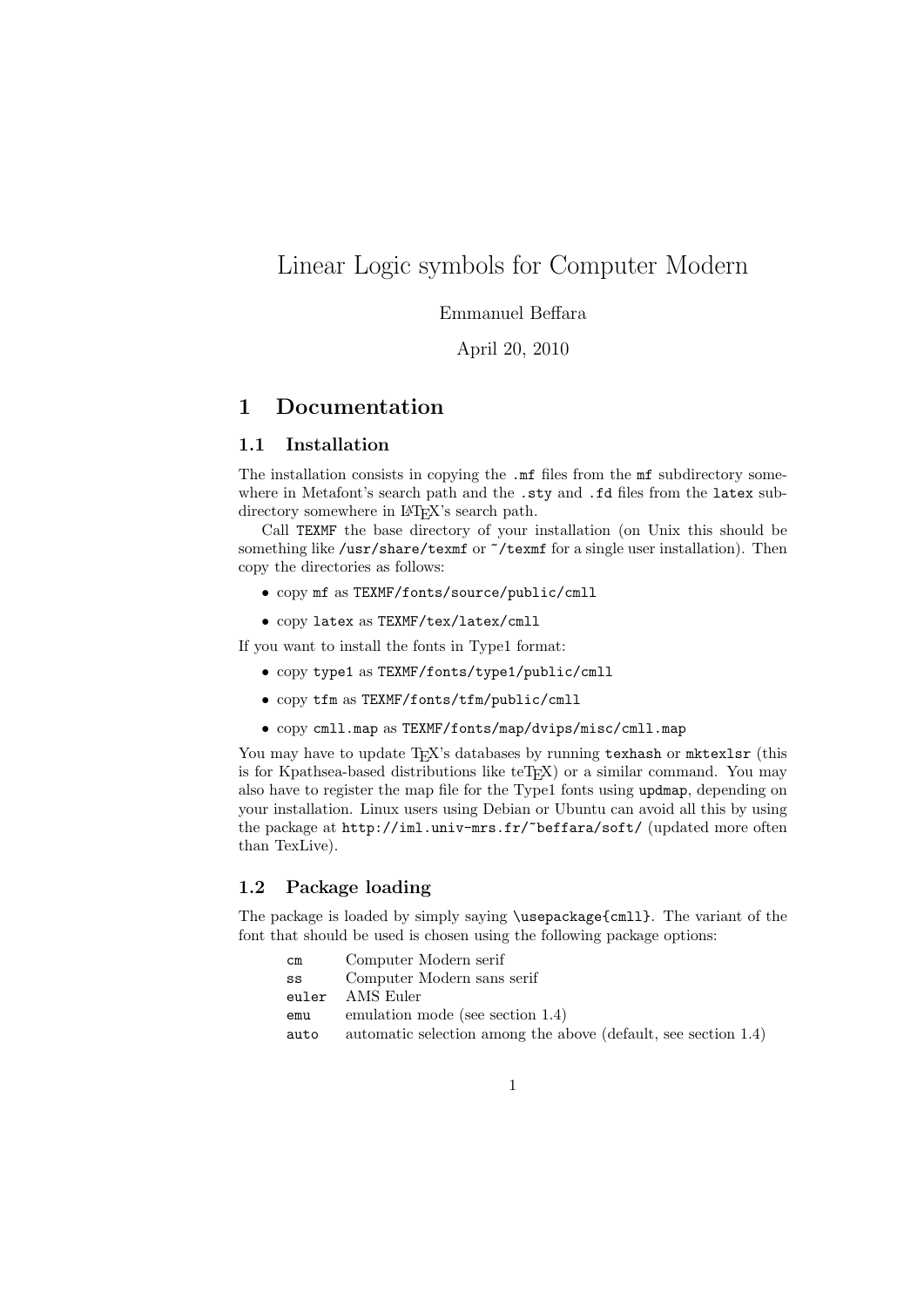## 1.3 Symbols

The cmll font defines a handful of symbols useful in linear logic that were not defined in other fonts and packages.

Unary operators:

|                      |   | $! \ \text{loc}$         | ? $\mathrm{Wn}$             |
|----------------------|---|--------------------------|-----------------------------|
|                      |   | $\downarrow$ \shpos      | ↑ \shneg                    |
|                      | ↨ | \shift                   |                             |
| Binary operators:    |   |                          |                             |
|                      |   | $\mathcal{P}$ \parr      | $\mathcal{P}$ \invamp       |
|                      |   | $&$ \with                |                             |
| Large operators:     |   |                          |                             |
|                      |   | $\gamma$ \bigparr        | $\gamma$ \biginvamp         |
|                      |   | $\chi$ \bigwith          |                             |
| Binary relations:    |   |                          |                             |
|                      |   | $\circ$ \coh             | $\land$ \scoh               |
|                      |   | $\asymp$ \incoh          | $\backsim$ \sincoh          |
|                      |   | $\perp$ \Perp            | $\downarrow$ \simperp       |
|                      |   | o \multimapinv           | o-o \multimapboth           |
|                      |   | $\rightarrow$ \nmultimap | $\rightarrow$ \nmultimapinv |
|                      |   | 0/0 \nmultimapboth       |                             |
| Letter-like symbols: |   |                          |                             |
|                      |   | $\perp$ \Bot             | $\perp$ \simbot             |

The symbols !, ? and & are actually characters from the standard Computer Modern fonts declared with a new math code to get proper spacing. See the following examples:

| A $\&$ B $A\&B$   | A \with B $A \& B$               |  |
|-------------------|----------------------------------|--|
| $A = IB \tA = B$  | $A = \text{loc } B \quad A = !B$ |  |
| $A = ?B$ $A = ?B$ | $A = \text{Nm } B \quad A = ?B$  |  |

The names \parr and \invamp are synonyms, the names \bigparr and \biginvamp too. The macros \biginvampemu and \bigwithemu provide emulations for the \biginvamp and \bigwith symbols, built using the normal symbols at different sizes (using the relsize package). In emulation mode (i.e. with the package option emu) the names \biginvamp and \bigwith are synonyms for them.

#### 1.4 Emulation and automatic selection

If you use a math font family other than Computer Modern or Euler, you may have an ampersand symbol that does not match the reversed ampersand from any variant of CMLL. In this case, the cmll package provides a "poor man" version of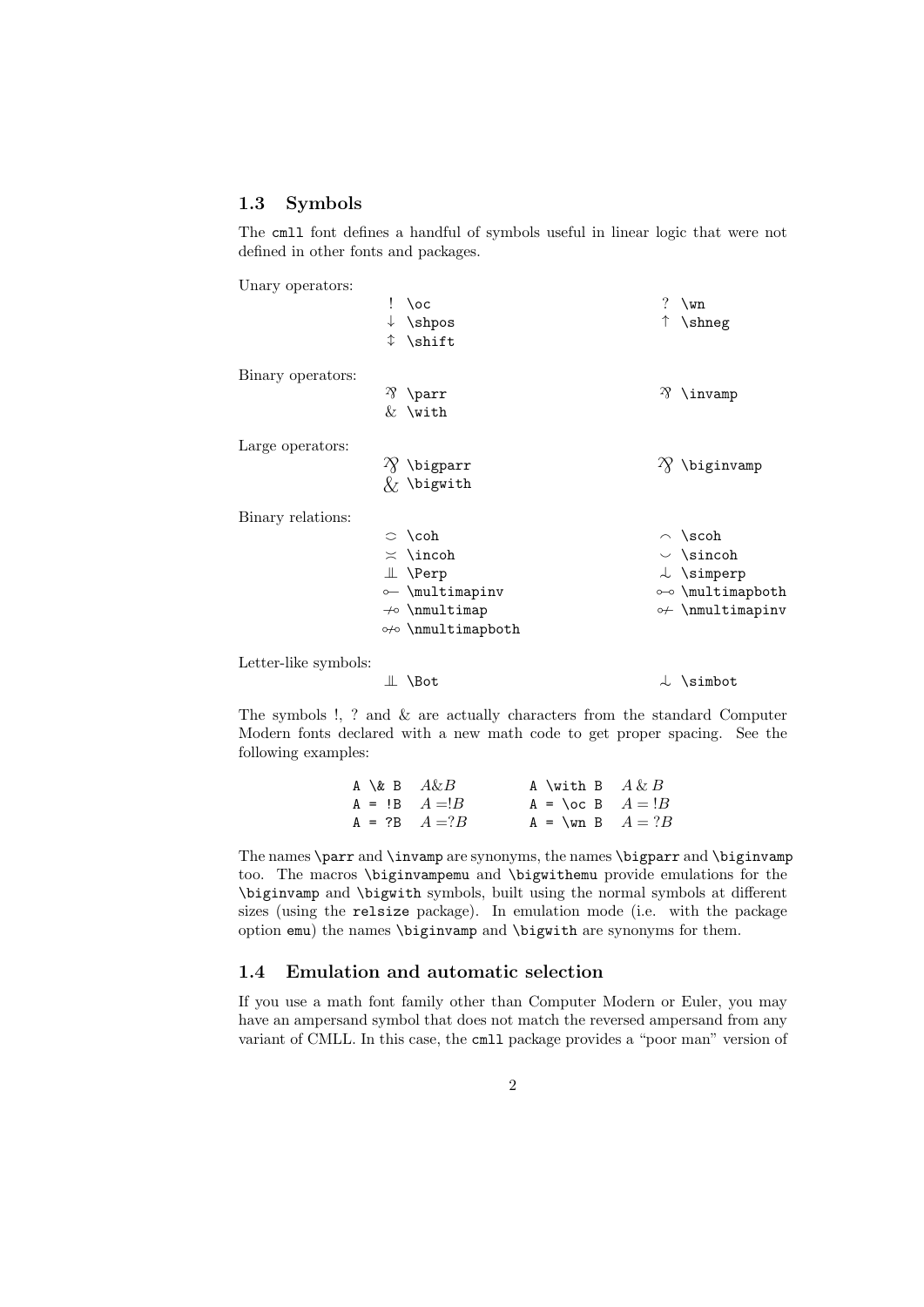the reversed ampersand and large ampersands, built using the standard  $\&$  symbol. Also provided are the "big" variants of \with and \invamp built using the normal version at a different size (using the relsize package). These versions can be used explicitly under the names \invampemu, \bigwithemu and \biginvampemu.

In the emulation mode, that is when the package is loaded with the emu option, these variants are used instead of the symbols provided by the font. Moreover, in emulation mode, any symbol that already exists is preserved by cmll, otherwise all symbols are redefined. This is useful for instance with txfonts, which already provides \invamp and \multimapboth. Note that this feature works only if the package cmll is loaded after loading any package that might define one of the symbols provided by CMLL.

The automatic selection works as follows:

- if euler is loaded, use the Euler variant,
- if txfonts or pxfonts is loaded, use the emulation mode,
- if the default font is cmss, use the ss variant,
- otherwise use the cm variant.

## 1.5 History

2010-04-20 New symbols: \multimapinv, \nmultimap, \nmultimapinv, \nmultimapboth.

2009-01-23 New symbols: \multimapboth, \Perp, \Bot, \simperp, \simbot. Synonyms \invamp and \biginvamp added for compatibility. New package option emu. Various fixes and code improvements.

2006-02-22 First public release.

# 2 Files

# 2.1 This document

```
1 \langle *driver \rangle2 \documentclass{ltxdoc}
3 \usepackage{array,cmll}
4 \newenvironment{symbols}[1]{%
5 \gamma6 \def\dosymbol##1{\leavevmode\hbox to .5\textwidth{%
7 \kern.25\textwidth \hbox to 2em{\hss$##1$\hfil}%
8 \texttt{\string##1}\hss}\penalty10}%
9 \flushleft%
10 #1\strut\\}{\endflushleft}
11 \begin{document}
12 \DocInput{cmll.dtx}
13 \end{document}
14 \langle driver\rangle
```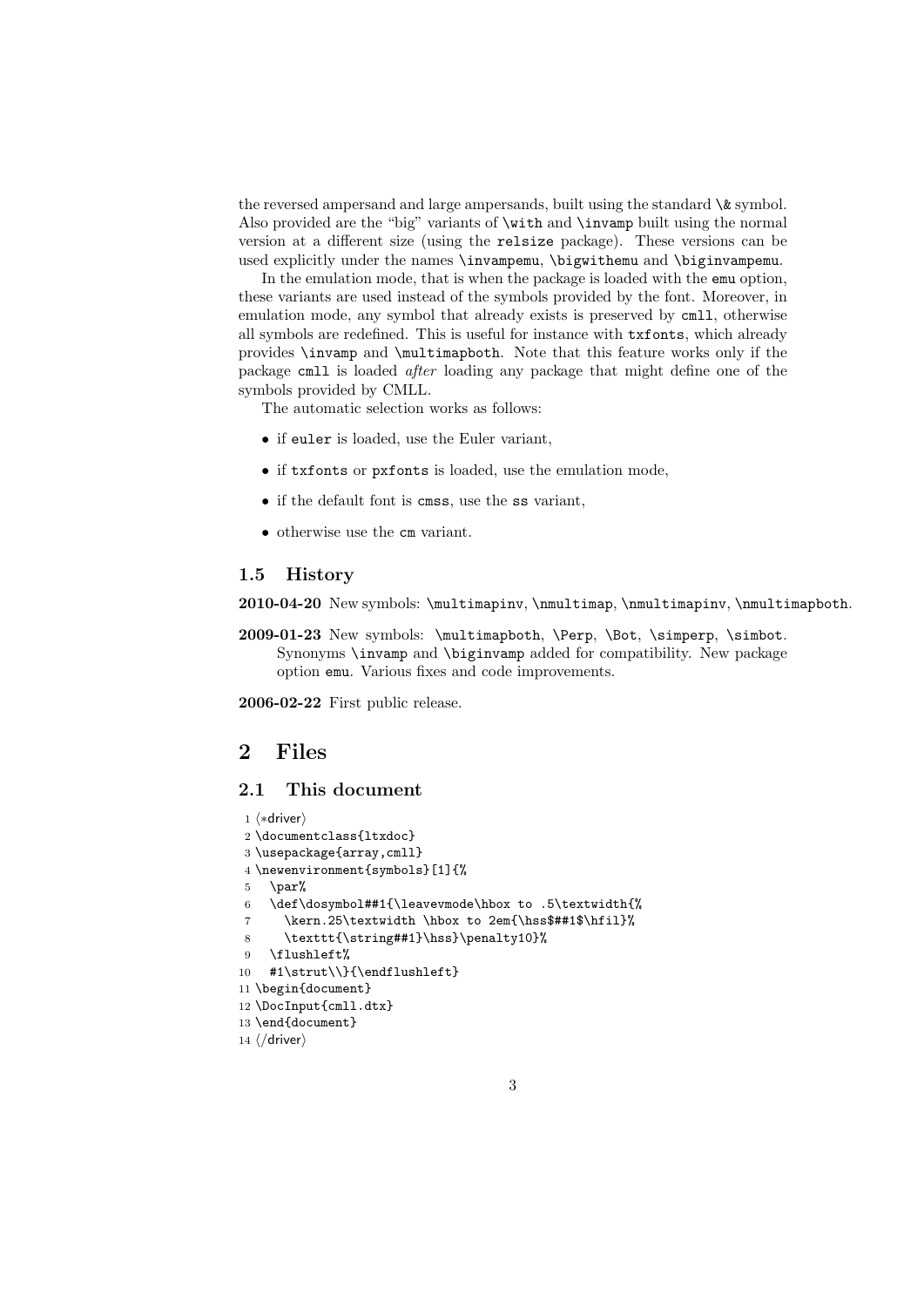## 2.2 Font definitions

The font definition file is deduced from the ones for Computer Modern. We provide an NFSS entry named cmllr in medium and bold extended versions.

```
15 \langle *ucmllr\rangle16 \DeclareFontShape{U}{cmllr}{m}{n}{%
17 <5><6><7><8><9>gen*cmllr%
18 <10><10.95>cmllr10%
19 <12><14.4>cmllr12%
20 <17.28->cmllr17%
21 }{}
22 \DeclareFontShape{U}{cmllr}{bx}{n}{%
23 <5><6><7><8><9>gen*cmllbx%
24 <10><10.95>cmllbx10%
25 <12->cmllbx12%
26 }{}
27 \langle/ucmllr\rangle
```
The following is a definition for the sans-serif version, named cmllss.

```
28 \langle *ucmllss\rangle
```

```
29 \DeclareFontShape{U}{cmllss}{m}{n}{%
30 <-8>cmllss8%
31 <9>cmllss9%
32 <10>cmllss10
33 <12><14.4>cmllss12%
34 <17.28->cmllss17%
35 }{}
36 \DeclareFontShape{U}{cmllss}{bx}{n}{%
37 <->cmllssbx10}{}
38 \langle/ucmllss\rangle
```
The following is a definition for the Euler-style version, named eull.

```
39 (*ueull)
40 \DeclareFontShape{U}{eull}{m}{n}{%
41 <5><6><7><8><9>gen*eullr%
42 <10->eullr10}{}
43 \DeclareFontShape{U}{eull}{bx}{n}{%
44 <5><6><7><8><9>gen*eullbx%
45 <10->eullbx10}{}
46 \langle /ueull\rangle
```
# 2.3 The package

```
47 (*package)
48 \NeedsTeXFormat{LaTeX2e}
49 \ProvidesPackage{cmll}[2010/04/20 Linear Logic symbols for Computer Modern]
```
With the package option emu, symbols already defined are used and **\invamp** (if undefined) is made by rotation using an ampersand. This requires the graphicx package.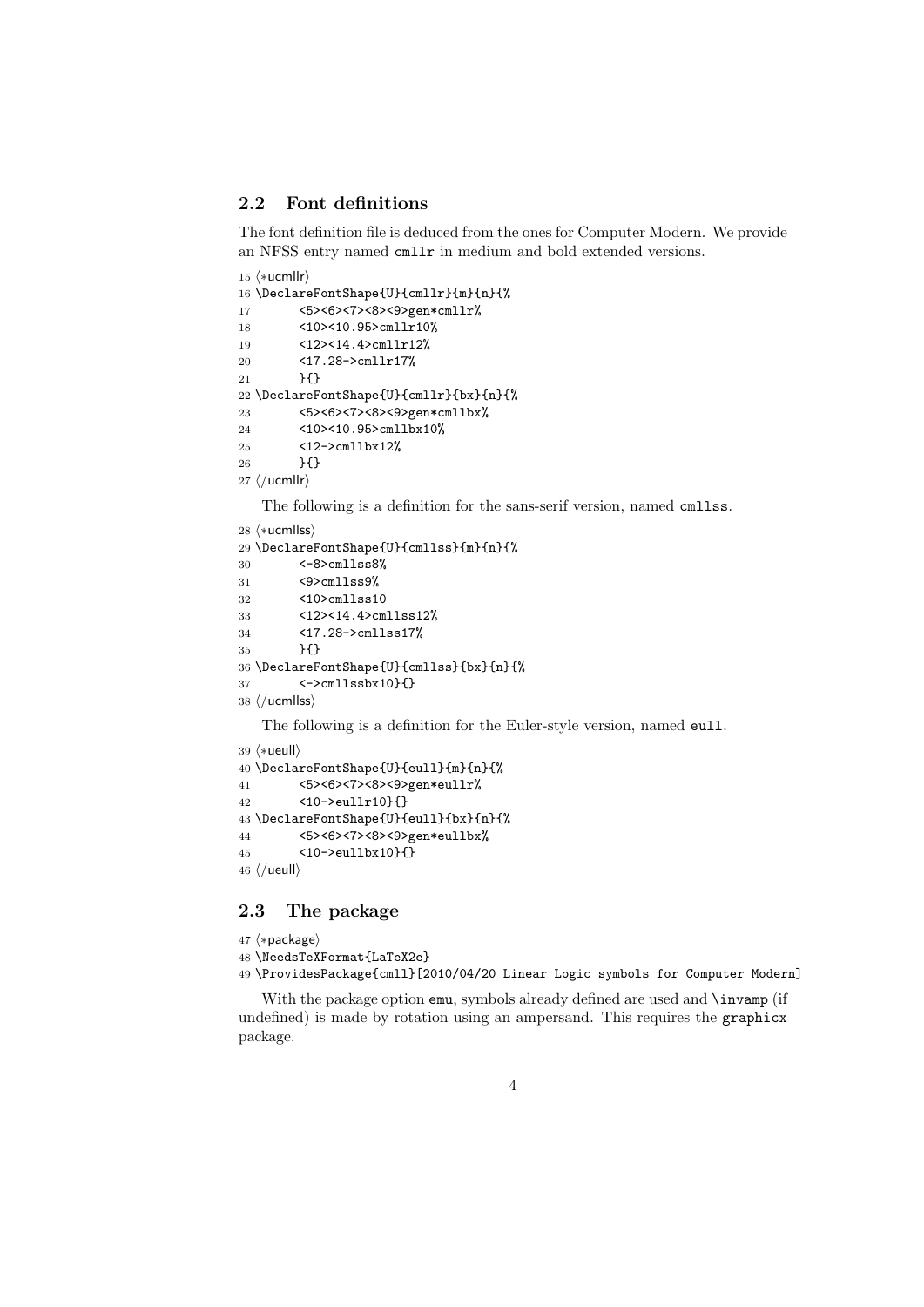```
50 \let\cmll@ifemu=\iffalse
```

```
51 \DeclareOption{emu}{\let\cmll@ifemu=\iftrue}
```
The font is declared as a symbol font named llsymbols, in normal and bold versions. We provide package options to switch between the standard, sans-serif and Euler-style variants.

```
52 \def\cmll@style{auto}
```

```
53 \DeclareOption*{\edef\cmll@style{\CurrentOption}}
```

```
54 \ProcessOptions\relax
```
The following code is used to detect which family should be used. Euler is detected if its package is loaded, emulation is activated for txfonts and pxfonts, sans-serif is detected by looking at the default font family name.

```
55 \RequirePackage{ifthen}
```

```
56 \def\cmll@use@auto{%
```

```
57 \@ifpackageloaded{euler}{%
58 \def\cmll@style{euler}}{%
59 \@ifpackageloaded{txfonts}{%
```

```
60 \let\cmll@ifemu=\iftrue%
```

```
61 \def\cmll@style{cm}}{%
```

```
62 \@ifpackageloaded{pxfonts}{%
```

```
63 \let\cmll@ifemu=\iftrue%
```

```
64 \def\cmll@style{cm}}{%
```

```
65 \ifthenelse{\equal{\rmdefault}{cmss}}{%
```

```
66 \def\cmll@style{ss}}{%
```

```
67 \def\cmll@style{cm}}%
68 }}}%
```

```
69 \csname cmll@use@\cmll@style\endcsname}
```
The following macros are used to set up the font families and symbols from other fonts.

```
70 \def\cmll@use@cm{%
```

```
71 \DeclareSymbolFont{llsymbols}{U}{cmllr}{m}{n}%
```

```
72 \SetSymbolFont{llsymbols}{bold}{U}{cmllr}{bx}{n}%
```
\DeclareMathSymbol{\with}{\mathbin}{operators}{'\&}%

```
74 \DeclareMathSymbol{\oc}{\mathord}{operators}{'!}%
```

```
75 \DeclareMathSymbol{\wn}{\mathord}{operators}{'?}}
```
Here is the sans-serif variant.

\def\cmll@use@ss{%

```
77 \DeclareSymbolFont{llsymbols}{U}{cmllss}{m}{n}%
```

```
78 \SetSymbolFont{llsymbols}{bold}{U}{cmllss}{bx}{n}%
```
\DeclareMathSymbol{\with}{\mathbin}{operators}{'\&}%

```
80 \DeclareMathSymbol{\oc}{\mathord}{operators}{'!}%
```

```
81 \DeclareMathSymbol{\wn}{\mathord}{operators}{'?}}
```

```
And here is the Euler variant.
```
\def\cmll@use@euler{%

- \DeclareSymbolFont{llsymbols}{U}{eull}{m}{n}%
- \SetSymbolFont{llsymbols}{bold}{U}{eull}{bx}{n}%
- \DeclareMathSymbol{\with}{\mathbin}{EulerFraktur}{"26}%
- \DeclareMathSymbol{\oc}{\mathord}{EulerFraktur}{"21}%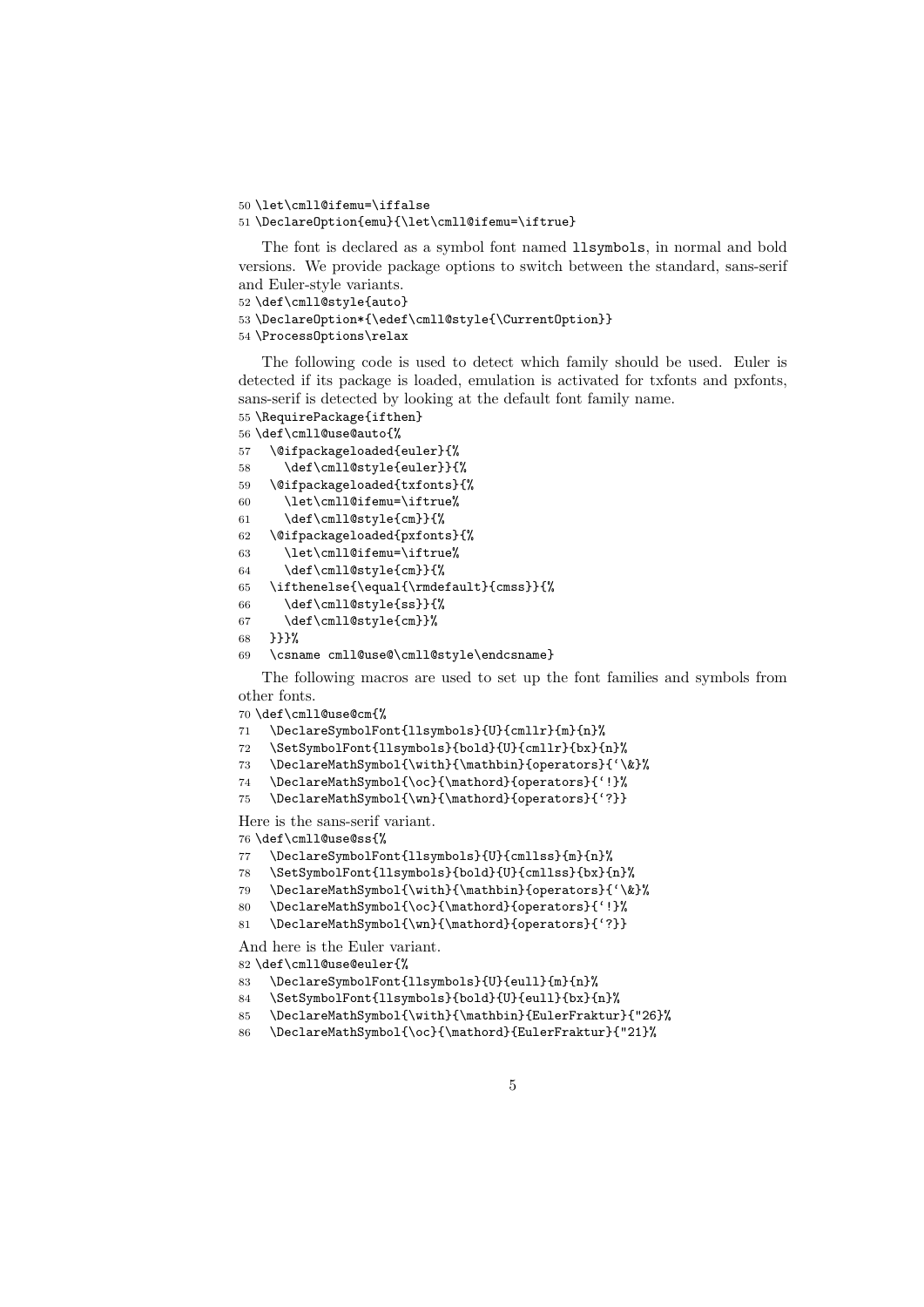87 \DeclareMathSymbol{\wn}{\mathord}{EulerFraktur}{"3F}}

Finally we activate the proper variant.

88 \csname cmll@use@\cmll@style\endcsname

In some cases it is preferable to emulate the \invamp by rotating the ampersand symbol. Here is a robust definition of this rotation:

```
89 \newcommand\invampemu{%
90 \mathbin{\mathchoice%
91 {\rotatebox[origin=c]{180}{$\&$}}%
92 {\rotatebox[origin=c]{180}{$\&$}}%
93 {\rotatebox[origin=c]{180}{$\scriptstyle\&$}}%
94 {\rotatebox[origin=c]{180}{$\scriptscriptstyle\&$}}%
95 }}
```
We may also want to emulate the big versions of the ampersand. In this case we change ther text size appropriately for each style, using the relsize package. This version is reasonable at normal size and becomes approximative when math is composed in small or large sizes.

```
96 \newcommand\bigwithemu{%
97 \mathop{\mathchoice%
98 {\vcenter{\hbox{\relsize{+4}$\&$}}}%
99 {\vcenter{\hbox{\relsize{+2}$\&$}}}%
100 {\vcenter{\hbox{\relsize{+0.5}$\&$}}}%
101 {\vcenter{\hbox{\relsize{-1}$\&$}}}%
102 }}
```
For the large inversed ampersand, we call the \invamp macro, which is supposed to be defined (either as a proper character or as an emulation as above). When it is emulated, this makes two nested \mathchoices, which is not very efficient. 103 \newcommand\biginvampemu{%

```
104 \mathop{\mathchoice%
105 {\vcenter{\hbox{\relsize{+4}$\invamp$}}}%
106 {\vcenter{\hbox{\relsize{+2}$\invamp$}}}%
107 {\vcenter{\hbox{\relsize{+0.5}$\invamp$}}}%
108 {\vcenter{\hbox{\relsize{-1}$\invamp$}}}}}
```
The actual commands \invamp, \bigwith and \biginvamp can be defined in various ways depending on the setup.

```
109 \cmll@ifemu
```

```
110 \@ifundefined{invamp}{%
```
- 111 \RequirePackage{graphicx}%
- 112 \let\invamp=\invampemu
- 113 }{}%

```
114 \RequirePackage{relsize}%
```

```
115 \let\bigwith=\bigwithemu
```

```
116 \let\biginvamp=\biginvampemu
```
Already existing symbols are preserved in emulation mode.

```
117 \def\cmll@declare@symbol#1#2#3#4{%
```
- 118 \@ifundefined{#1}{%
- 119 \expandafter\DeclareMathSymbol%
- 120 \expandafter{\csname#1\endcsname}{#2}{#3}{#4}}{}}